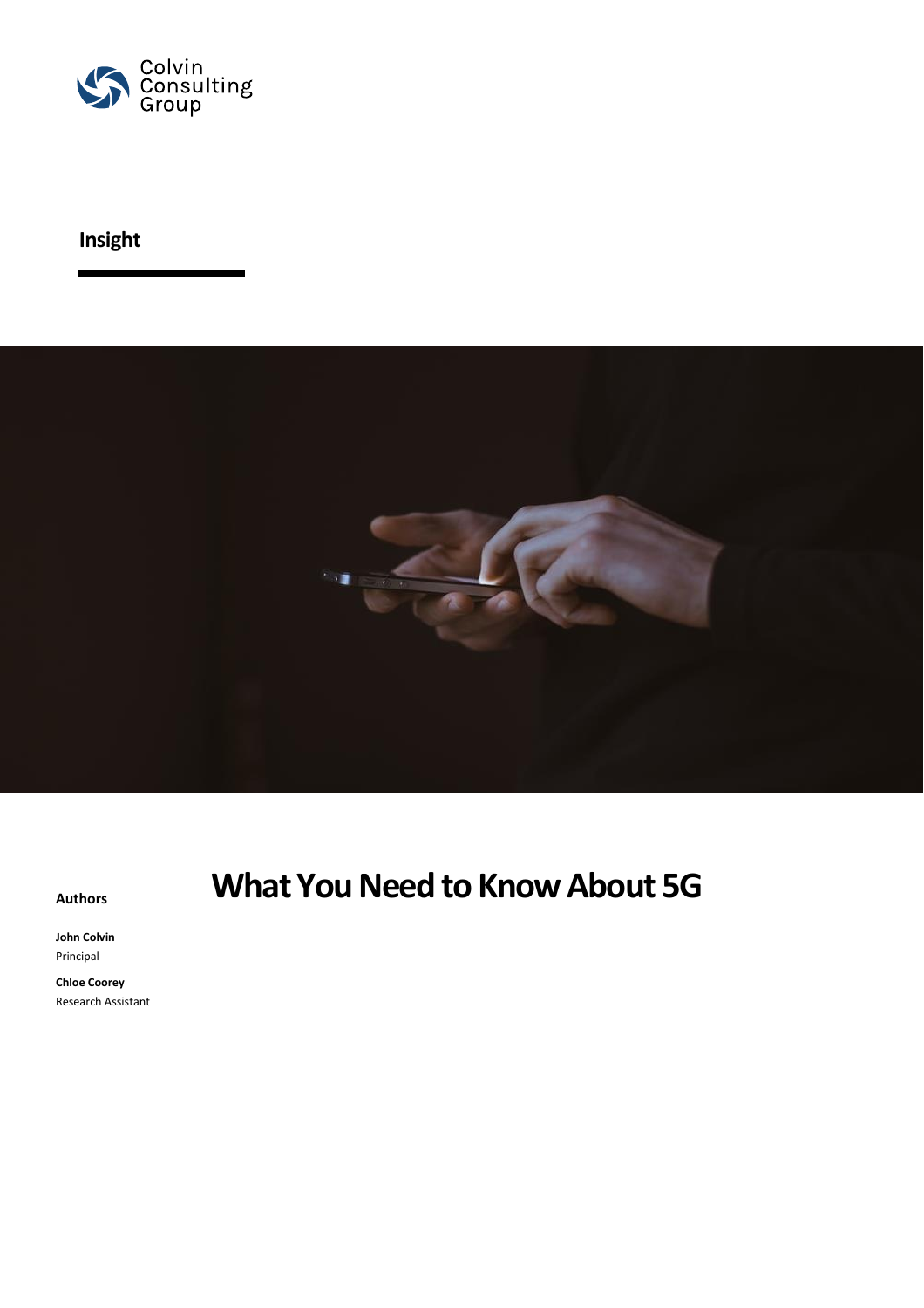#### Introduction

1G allowed us to talk to one another. 2G allowed us to send messages. 3G opened the gates for broad data and internet. 4G made it all a whole lot faster.<sup>1</sup>

Exposing many different industries to a host of new possibilities, the capabilities 5G boasts brings the world as we know it to the brink of massive change. Specifically, low latency and bandwidth intensive market segments such as e-health and autonomous transportation will experience a massive digital disruption.<sup>21</sup>

As 5G's capabilities will extend far beyond revolutionising the way in which we communicate, the way in which various sectors operate and the way in which individuals and businesses consume and use data will be changed.

This paper will focus on the impact of 5G on various industries as well as its socioeconomic implications on the broader economy.

### Consider the following

- 5G is predicted by Qualcomm to boost global GDP by \$2.1 trillion and generate more than 22.3 million jobs by 2035 just in building and maintaining the networks<sup>2</sup>
- IHS Markit estimates 5G will drive an extra \$12 trillion global economic activity in 2035 shared across all industries<sup>3</sup>
- IHS Markit describes the changes 5G will bring about as on par with the disruptive effects of the printing press, steam engine and the discovery of electricity<sup>3</sup>
- IHS Markit forecasts for the 2020-35 period GDP growth at an average global rate of 2.9 per cent, of which 5G will contribute 0.2 per cent. To put it in perspective, this period of 5G will contribute to real global GDP growth equal to the current GDP of India<sup>3</sup>

### What does it all mean?

Though frequently discussed in forums and threads in the future tense, the mass adoption of 5G-enabled technologies will bring technological advancements once penned as science fiction. Among the changes:

- Low latency
	- o Low latency refers to the speed in which data is able to be transferred between devices.<sup>4</sup> Human reaction times average between 200-300 milliseconds and 4G 100-200 milliseconds. In comparison, 5G will have a latency of 1 millisecond.<sup>1</sup>
- Beam Forming
	- o Beam forming refers to traffic-signalling technologies that are able to focus a signal to a specific direction, limiting wave interference for a stronger connection.<sup>21</sup>
- Massive multiple-input, multiple-output (MIMO)
	- o MIMO refers to the use of multiple antennas for a user to simultaneously receive and transfer data to improve the efficiency and reliability of wireless transmissions.<sup>21</sup>
- **Network Slicing** 
	- $\circ$  Network slicing is a form of virtualisation that will allow multiple networks to run atop of a shared physical network.<sup>22</sup> With network slicing, each horizontal slice will have its own independent virtual resources as opposed to our current mode of vertical slicing which requires resource sharing between different services and applications. <sup>5</sup> This increases network safety and allows for the sharing of a capital-intensive 5G network between many operators. 5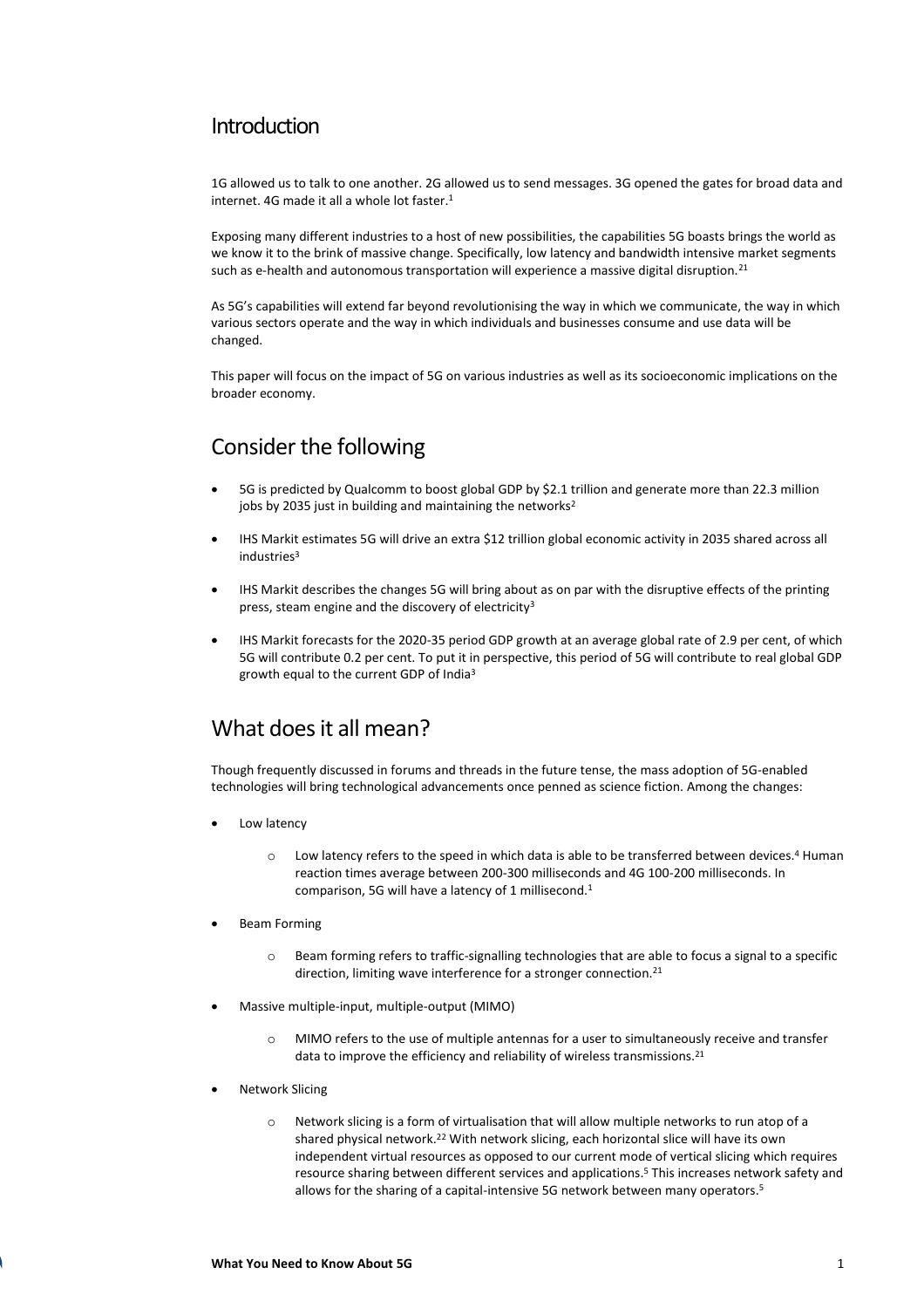- Multi-access edge computing
	- o Edge computing is a variation of cloud computing that processes and stores critical data locally to reduce backhaul traffic to the central repository, making data collection and storage much faster, safer and efficient.<sup>6</sup>
- The Internet of Things
	- o The Internet of Things (IoT) refers to the increasing network of devices that can be connected to and controlled via the internet. 5G will be able to fit up to one million 5G devices in one square kilometre<sup>7</sup>

#### What does this mean for industries?

Regardless of the scale and pace of the rollout, 5G will likely generate benefits that will last beyond the short term. Touching upo[n our previous thoughts on IoT and wearable technology,](https://colvinconsulting.com.au/index.php/insights/the-new-era-of-hyperconnectivity-internet-of-things-iot-and-wearables) industries will find themselves in the midst of a digital transformation with 5G. It will present huge opportunities for growth across a range of industries, allowing mobile to move beyond consumer and enterprise services into industry. Some examples:

- The Telecommunications Industry
	- o Telecom infrastructure companies or cell tower real estate investment trusts (REITs), which own and rent out space in cell towers to network providers, will likely experience a boost in profitability as 5G entails a new wave of demand for infrastructure. On the other hand, the reduction of the cost and size of the necessary infrastructure by design might have the opposite effect as companies begin building their own independent 5G networks.<sup>8</sup>
- The IT Industry
	- o The sudden, interconnected nature of a host of new devices through IoT will expose more individuals and businesses to the threat of cyber security breaches. Thus, the management of these devices and the protective measures in place will be integral to the reliability of the network. This will drive up the demand for automated, AI-driven management services like Microsoft Azure.<sup>8</sup>
- The Manufacturing Industry
	- o The IoT capabilities of 5G will present new revenue opportunities as market entrants will be able to monetise ordinary objects in a bid to create 'smart cities'.<sup>9</sup> For example, with a smart sidewalk, Google maps can monitor how fast you are walking in comparison to others your age, gender, or race to provide rudimentary health analyses and more personalised route timing for its users.<sup>9</sup> Map functions will also be able to reduce congestion by tracking the movements of everyone and everything in a particular area.
	- o The IoT capabilities of 5G will enable the creation of smart factories; namely, more dynamic and efficient production lines with a heightened level of connectivity. Many market leaders have started preparing for the integration of 5G. For example, Ericsson have developed a 5G-enabled smart factory prototype. 10
- The Health Industry
	- o The high reliability and low latency of 5G will allow for wireless, remote surgery with instantaneous feedback, robotics, telemetry from wearable devices and transmission of HD images.<sup>11</sup> Surgery will be able to be performed by robots at a higher level of precision or be manually controlled by doctors from international locations; eradicating time and distance as a hinderance to medical operations.<sup>11</sup>
	- o 5G's higher quality and real-time video will enable remote health care services. Oulu Health is one of the first entities to test a remote health care solution, experimenting with 5G's high quality video connection to verify a patient's blood sugar measurements and provide diagnoses and treatment of sleep apnoea, snoring and bruxism. This will also lower transport costs and opportunity costs for patients.11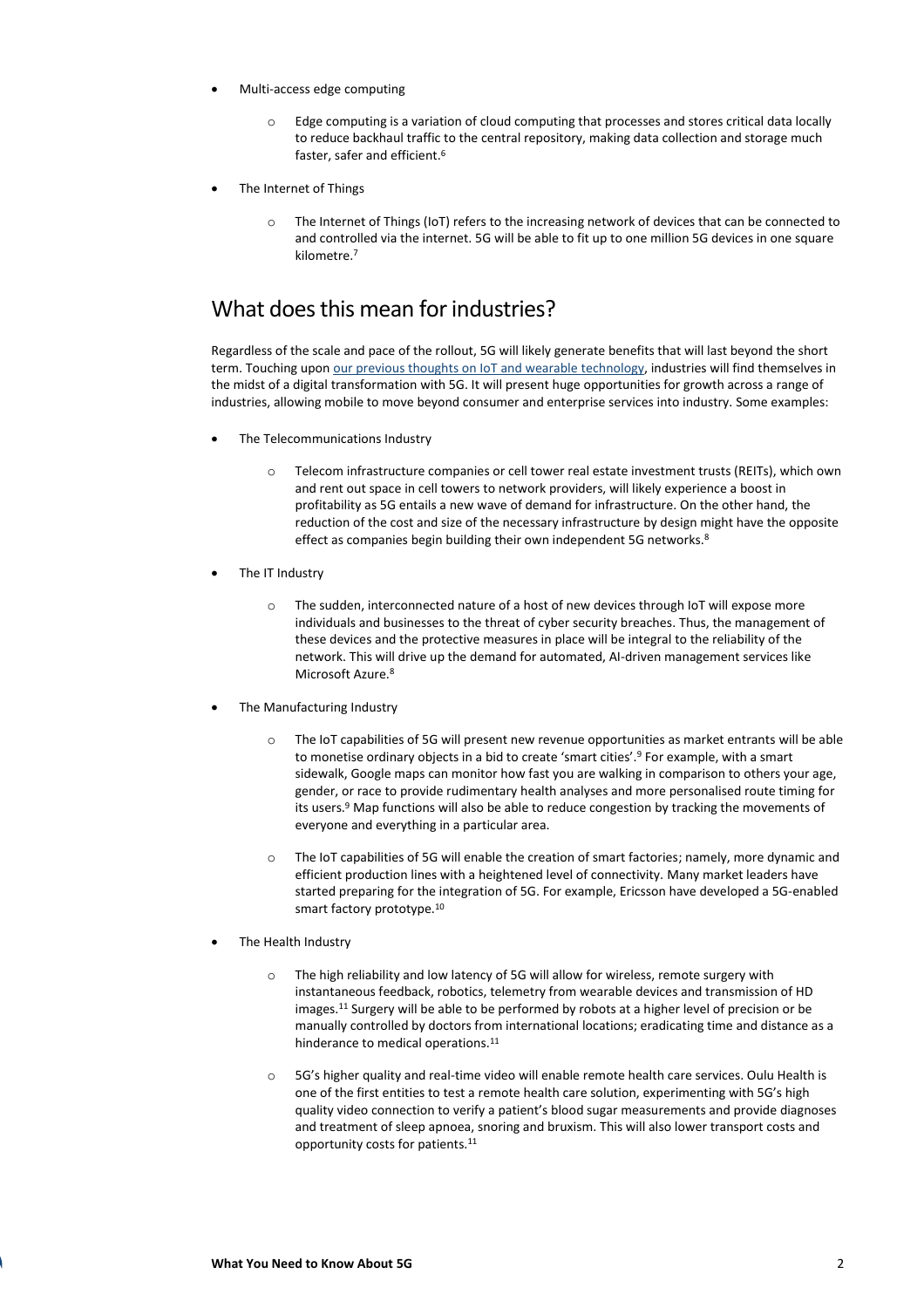- The Transport Industry
	- o 5G's low latency and IoT capabilities will provide the operational framework for autonomous vehicles to function. IoT will allow vehicles to communicate with each other and its surroundings while navigation decisions and route planning will be processed in the cloud.<sup>12</sup> 5G's low latency will allow for faster reaction times than a human, making autonomous transport safer than if one were to drive the car themselves. Many businesses have started planning for this reality, with Intel acquiring Mobileye in 2017 for their research and production of Advanced Driver Assistance Systems (ADAS) as well as their work on a full autonomous car model with companies such as Great Wall Motors in China.<sup>13</sup>
	- The rise of autonomous vehicles will revolutionise the delivery of goods and services. Human capital will no longer be required, replaced by robots to reduce fees and increase efficiency. However, regulatory restrictions and infrastructure costs such as reachable recharging stations may present a hurdle.<sup>3</sup>
- **Emergency Services** 
	- o The IoT 5G enables will lead to faster recognition of natural disasters, faster communication of life-saving information and better coordination of emergency responses. Relevant parties such as rescuers, firefighters and scientists will be able to draw upon a larger amount of data communicated by technologies in remote or at-risk areas in real time.<sup>3</sup>
- The Education Sector
	- o Virtual reality (VR) learning requires high bandwidth and low latency to educate its audience effectively. While 4G struggles to maintain the traffic required for VR experiences, 5G will usher in a new seamless experience. The 5G VR system will remove the physical location constraint, improving the virtual delivery of education for students in higher education and in rural communities.<sup>3</sup>
	- o Students with special needs will also benefit from an education with 5G-enabled technologies such as cloud-based robots. As children with special needs at times require more frequent care and assistance than a teacher is able to give, robots can assist teachers in the handling of administrative and interpersonal tasks.<sup>3</sup>

#### **Figure 1: Telecommunications intensive industries are projected to be the biggest initial users of 5G**



*Source: BCAR estimates derived from ABS Input-Output data for 2014-15.*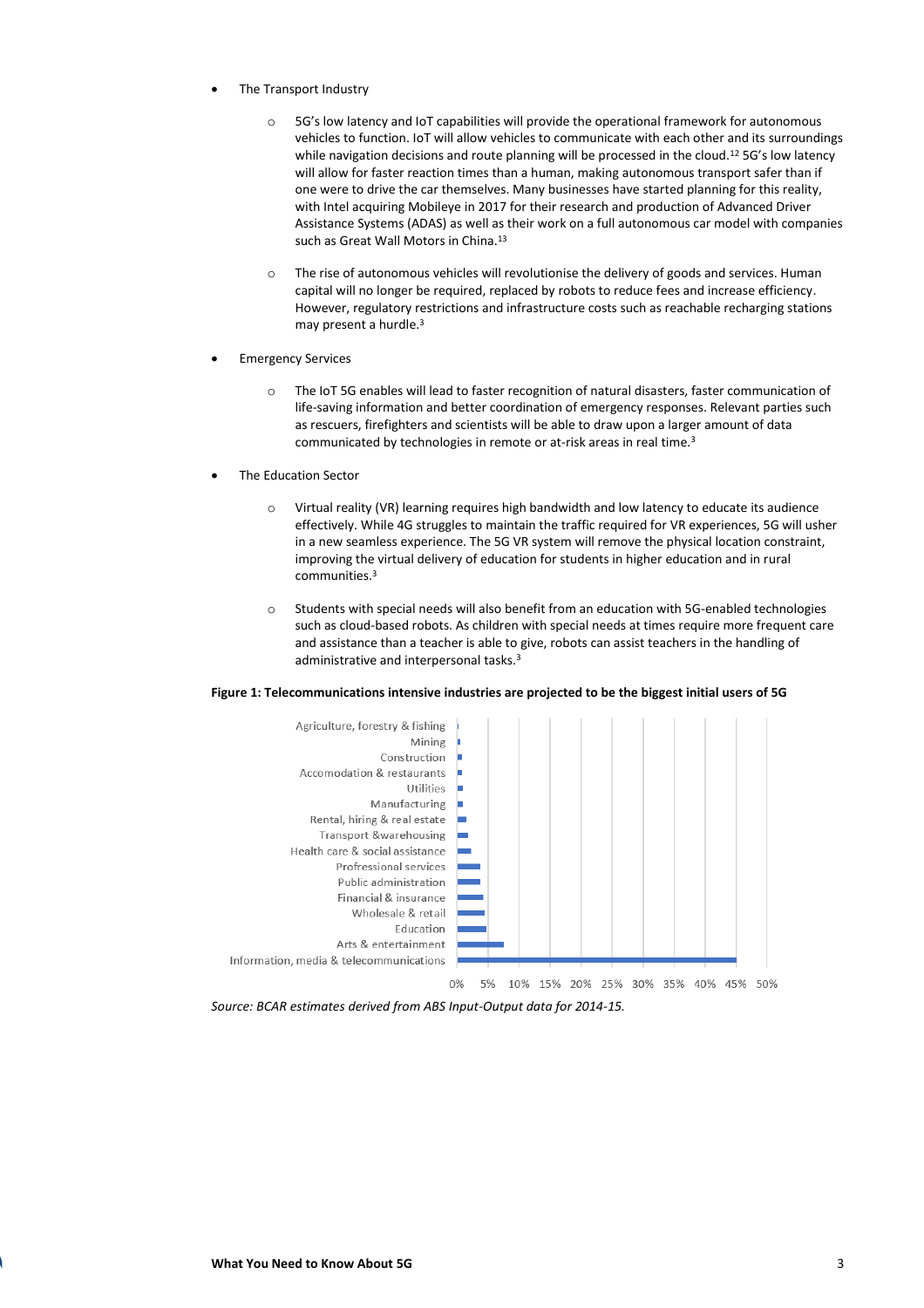#### Business Applications

- Understanding consumers
	- o The way in which businesses gather and analyse data will change. The widespread use and integration of 5G services will be the opportunity for instantaneous communications between customers and company employees. IoT will also allow companies to compile more consumer data for any given 5G-enabled product.<sup>14</sup>
- More efficient workspace
	- o Advances in AI and machine learning made possible by 5G networks will diminish the need for white-collar workers to be engaged in repetitive or cognitive tasks such as accounting and data processing. Smart machines will not overtake entire professions but will instead perform tasks that are key parts of jobs. This will allow for the existing workforce to collaborate with intelligent machines to make more productive contributions.<sup>15</sup>
	- o Faster download speeds and lower latency will improve business efficiency and bolster innovation in producing and delivering goods and services. As cloud computing advances, companies will benefit from better collection and analysis of big data which can lead to more real-time decision making.<sup>14</sup>
- Enhanced supply chain management
	- o Companies will benefit from modernised tracking methods that will ensure the safety of firm products. Currently, companies rely on QR code scanning and radio-frequency identification (RFID) to track the location of their product. However, product logging is typically only done upon arrival and if damage has been sustained it is particularly difficult to pinpoint when it occurred. With 5G sensors installed on packages, supply chain stakeholders will be able to monitor the location, temperature, humidity, g-forces and moisture levels of a product in transit. Businesses will be able to receive real-time feedback on the status and condition of their packages.<sup>16</sup>
- Private networks
	- o The integration of the 5G network has given rise to 5G private networks; you no longer need to be a nation-wide operator and can obtain spectrum licences on a local basis. This will allow factories and other businesses to deploy its own network entirely within their own facilities, allowing high levels of security and less interference from others sharing the network or from traffic generated from irrelevant sources.<sup>17</sup>

### Productivity

As 5G will increase productivity in the workplace, longer-term income growth will ensue. More specifically, about 80 per cent of per capita income in Australia over the past 30 years can be attributed to labour productivity growth.<sup>3</sup> Recently, productivity growth has been average or slower than average. This can be attributed to the ageing population detracting from income growth and the transition of the Australian economy to one more based on services, which characteristically have a lower level of productivity.<sup>3</sup> As Australia is unlikely to experience any boost to incomes comparable to what was experienced in the recent mining boom, new drivers of productivity must be found if income productivity is to improve in coming years.

5G will likely boost productivity not only in the productive sector of the economy but also as consumers and households use 5G to become more efficient. For example, the rise of smart cities will reduce congestion, shortening the travel time for individuals travelling to and from work, improving an individual's ability to supply labour to the economy whilst making transport services more efficient.<sup>3</sup>

Overall, 5G is poised to add \$1300-\$2000 in GDP per capita – a 1.6 to 2.5 per cent increase – after the first decade of the rollout according to the Australian Government Department of Communications of the Arts.<sup>3</sup> It is noted, however, that this was a conservative estimate that did not consider the consumer and non-market benefits not captured in economic statistics such as the indirect, positive spill-over effects on participation and productivity.<sup>3</sup>

As seen in Figure 2, productivity increases will be affected by the timing of 5G.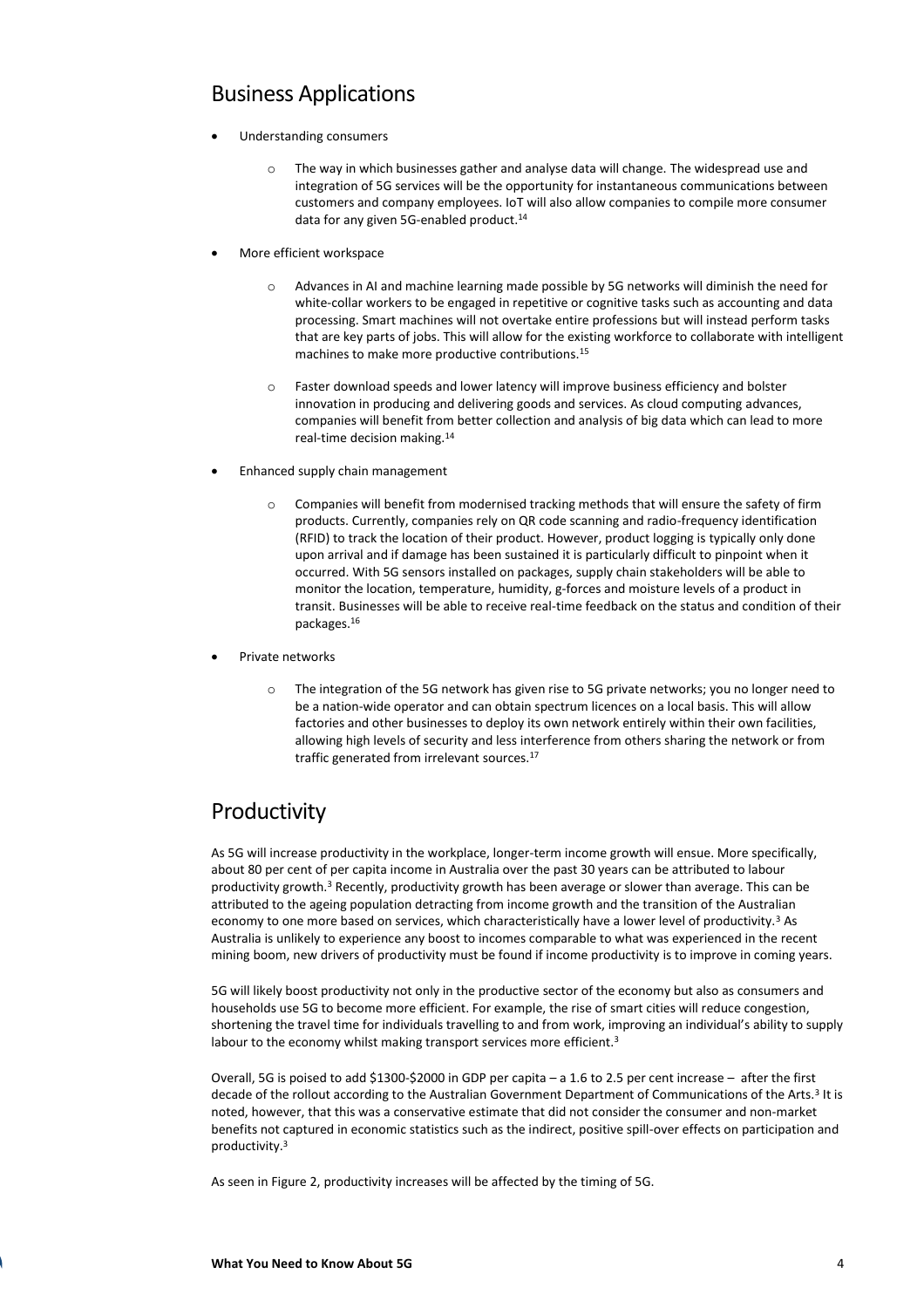#### **Figure 2: How investment and outputs evolved in the lagged timing cases**



*Source: BCAR estimates*

#### Costs and Deployment

Various companies have been trialling 5G globally. Telstra, Optus and Vodafone have been conducting lab tests in Australia, with Telstra further undertaking field tests. Internationally, 5G was trialled at the 2018 Winter Games in Seoul and will be further trialled at the 2020 Tokyo Olympic games.<sup>3</sup>





*Source: Viavi (2017) The State of 5G trials*

The 5G rollout in Australia is expected to be staggered. Rollout will be quicker in urban, concentrated areas with greater demand and slower in more rural and remote areas where there is less demand.<sup>3</sup>

Following its predecessors, the adoption of 5G technology is expected to grow slowly as new products that can support the new network are brought to the market. Its adoption rate hinges upon the commercial benefit suppliers who believe they can derive from an investment in 5G infrastructure. Decisions about investment will depend on a variety of factors, including the profitability of building a network to capture market share and bandwidth allocation for 5G services.<sup>3</sup>

Currently, Telstra is already beginning to sell its first 5G-enabled devices with the Galaxy S10 5G, the Galaxy Note 10+ 5G, the OPPO Reno 5G, LG V50 ThinQ, and the HTC 5G Hub portable hotspot.<sup>18</sup> Optus recently announced roughly 140,000 premises can now order its 5G home broadband service. Vodafone is set to follow in 2020. Optus is preparing to offer 5G-powered home wireless solutions as a viable alternative to the National Broadband Network (NBN). However, 5G will not replace the need for NBN due to the higher cost of data on mobile networks.<sup>18</sup>

Significant upfront investment is required to build an infrastructure that can support 5G. Network providers must account for the necessary upgrades to existing base stations, backhaul capacity and core networks. Costs also vary according to the concentration and size of the potential user pool.<sup>3</sup> Based on previous instances of deployment, each generation of a mobile network has cost more to deploy than previous generations. A study prepared for the European Commission estimated that the cost per capita of providing 5G would amount to

40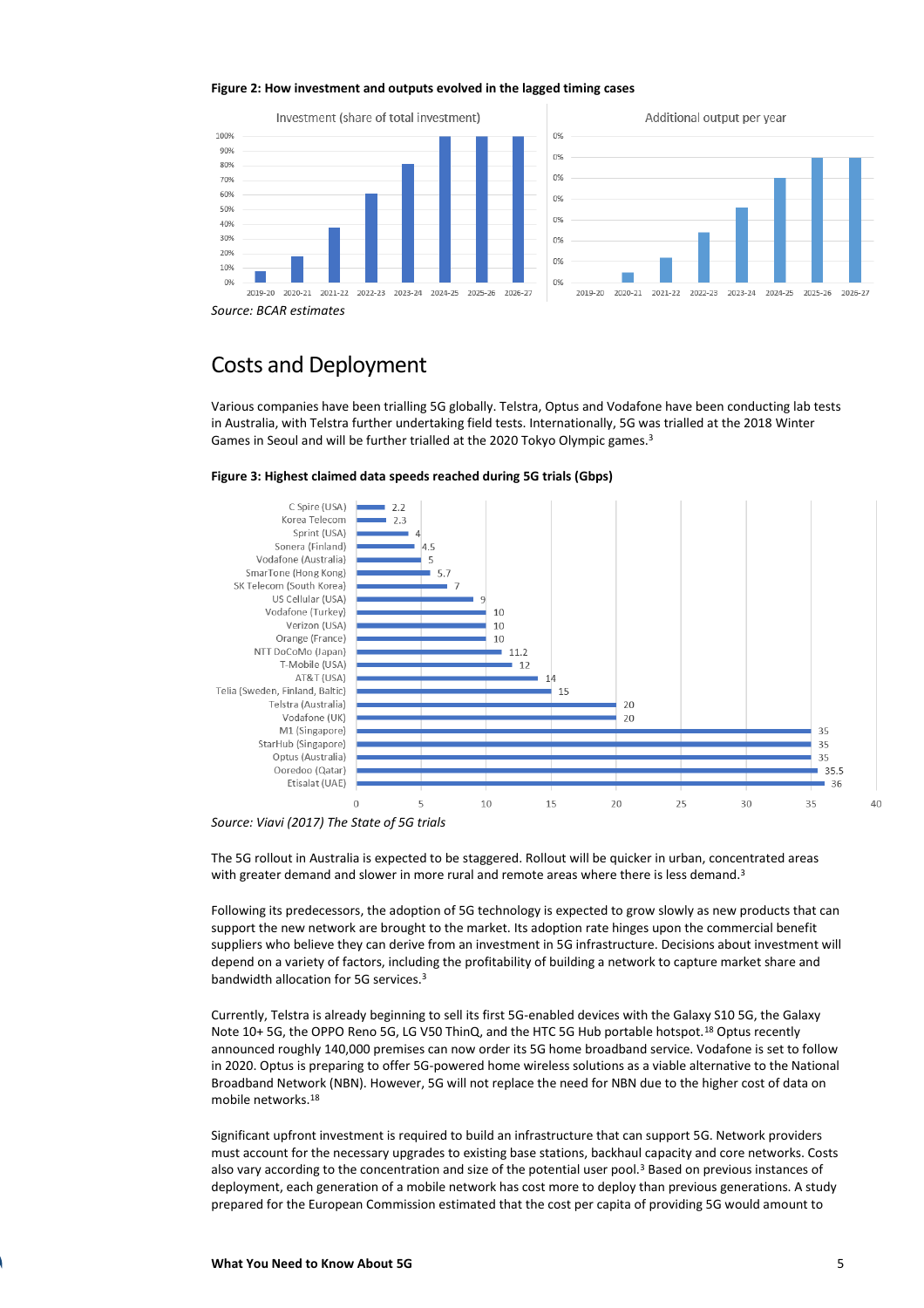around 4.5 per cent more than the per capital deployment costs of 4G in its initial rollout in 2020 and 7.5 per cent higher in 2025.<sup>3</sup> Building the infrastructure to support the 5G network in Australia could cost anywhere between \$2 billion to \$27 billion.<sup>3</sup>

### The Job-apocalypse?

The skills needed for the new jobs 5G will generate are not the skills currently possessed by those whose jobs will be rendered irrelevant through the 5G network. As mentioned, 5G will not take over and replace whole jobs but will instead perform tasks that are key parts of jobs. This will render certain worker skills and qualities obsolete, to be replaced by a new generation of more tech-savvy individuals.<sup>19</sup>

So how do we avoid this? As a society, we've been repeatedly negligent in imparting new skills to existing workforces in periods of disruption and upheaval. It is both the responsibility of the tech industry and companies themselves to ensure their employees know how to adapt to new positions even when they cannot invest in retraining themselves. Companies will need to teach existing workers the new skills needed in order to access the new jobs offered and stay relevant in the workforce.<sup>19</sup> Case in point, German companies like Daimler, Siemens, and Bosch invest in apprenticeships that include living expenses for workers while they learn.<sup>20</sup>

Over the coming years, workers who can collaborate with intelligent machines and/or have problem-solving and critical thinking skills will be of higher demand. As the cycle of change grows increasingly shorter and more dramatic with every tech disruption, individuals in the workforce will need to acclimate to a more tumultuous and uncertain work environment.<sup>19</sup>

#### What can boards do?

As 5G ushers in an exciting new era for anyone and anything that consumes data, boards must consider how they will adapt to such changes. Boards must first recognise the ways in which their industry will change and adapt their business model accordingly. This may include reorganising the internal structure of a company to better suit the market changes.

To fully utilise these opportunities, firms must also:

- Normalise the use of 5G in the company culture
- Ensure all employees are on the same page
- Ensure all employees are properly equipped with the tools to utilise 5G
- Ensure the firm's infrastructure can support 5G

All businesses alike will have the potential to their further their operations and increase productivity. However, this will not come easy. Rather, accessing such benefits requires investment in various resources. Whether that investment will be worth it is up to boards and the level of efficiency they want to operate with, the products they want to release and the relationship they want to have with consumers.

#### Conclusion

5G has the power to be extraordinary. Its transformative potential will depend on how quickly it is rolled out, how businesses decide to utilise the network and how governments attempt to regulate it.

5G presents exciting new opportunities for anyone who consumes data. However, the real advancements will be felt by businesses in the industrial, technology and health sectors as they face massive digital disruptions and new opportunities to expand and advance.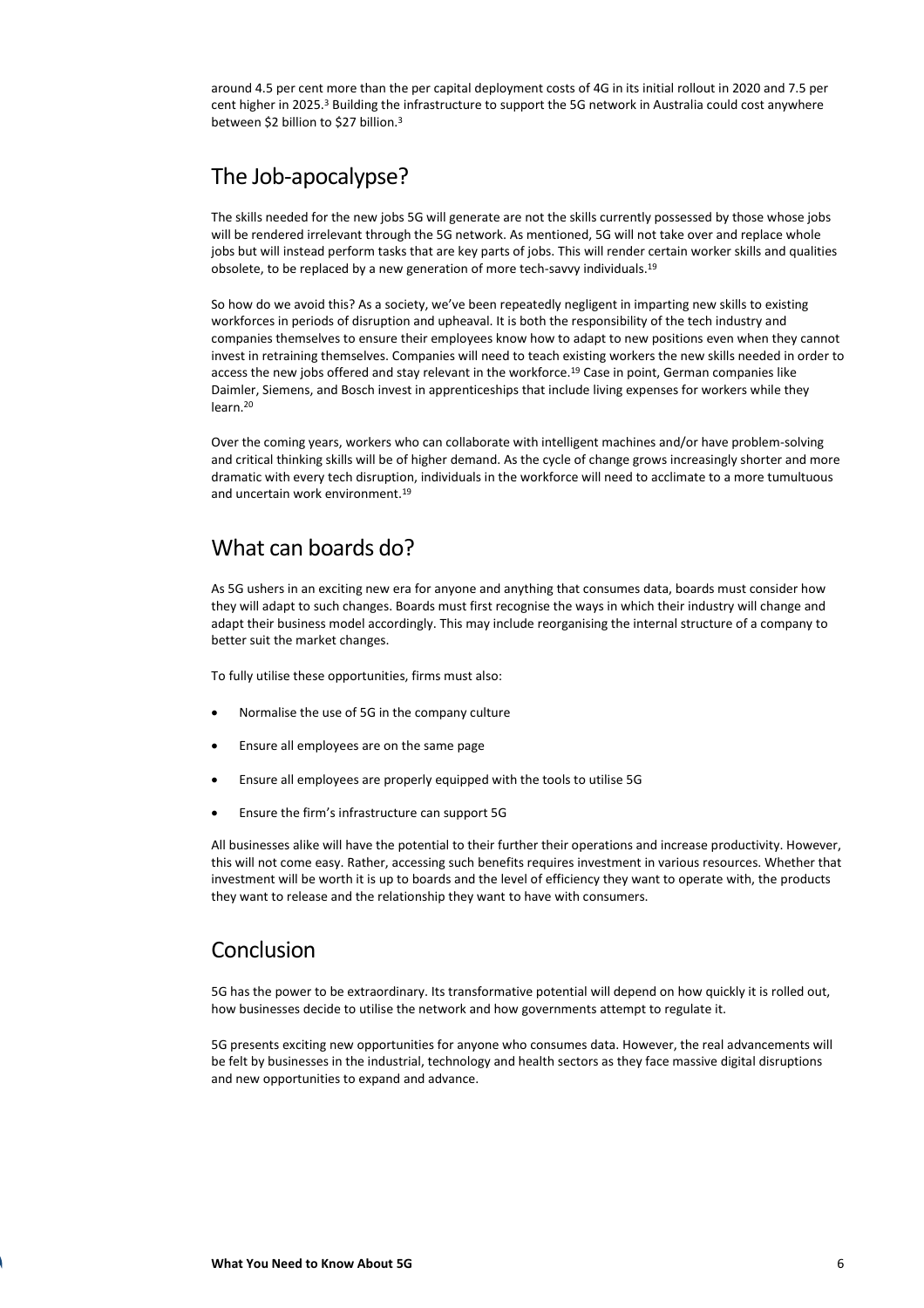#### **References**

1: https://www.youtube.com/watch?v=MC\_Sfkh5-zQ

2: https://www.qualcomm.com/invention/5g/economy

3: https://cdn.ihs.com/www/pdf/IHS-Technology-5G-Economic-Impact-Study.pdf

4: https://www.informatica.com/au/services-and-training/glossary-of-terms/low-latencydefinition.html#fbid=jaXOZd7i1Yx

5: https://www.cablelabs.com/network-slicing-building-next-generation-wireless-networks

6: https://justmachinelearning.com/2019/01/03/what-is-edge-computing/

7: https://www.zdnet.com/article/what-is-the-internet-of-things-everything-you-need-to-know-about-the-iotright-now/

8: https://www.forbes.com/sites/miriamtuerk/2019/02/27/how-5g-networks-will-changeamerica/#17b8f19d11b5

9: https://medium.com/the-politicalists/the-political-and-ethical-problems-of-5g-internet-7c5ab0ba9458

10: https://www.ericsson.com/en/news/2017/2/ericsson-and-china-mobile-jointly-demo-the-5g-enabledsmart-factory-at-mwc-2017

11: http://ouluhealth.fi/transforming-healthcare-5g/

12: https://spectrum.ieee.org/telecom/wireless/the-car-in-the-age-of-connectivity-enabling-car-to-cloudconnectivity

13: https://www.sdxcentral.com/5g/definitions/top-5g-business-case/

14: https://smallbiztrends.com/2018/03/ways-5g-can-benefit-small-businesses.html

15: https://au.pcmag.com/business/46611/we-need-to-prepare-for-the-5g-jobs-apocalypse

16: https://www.techrepublic.com/article/new-iot-sensors-allow-companies-to-monitor-shipments-in-realtime/

17: http://techgenix.com/private-5g-networks/

18: https://www.whistleout.com.au/MobilePhones/Guides/5g-in-australia-what-you-need-to-know

19: https://au.pcmag.com/business/46611/we-need-to-prepare-for-the-5g-jobs-apocalypse

20: https://www.theatlantic.com/business/archive/2014/10/why-germany-is-so-much-better-at-training-itsworkers/381550/

21: http://member.afraccess.com/media?id=CMN://3A507371&filename=20181206/TLS\_02057286.pdf

22: https://www.idginsiderpro.com/article/3231244/what-is-the-difference-between-network-slicing-andquality-of-service.html